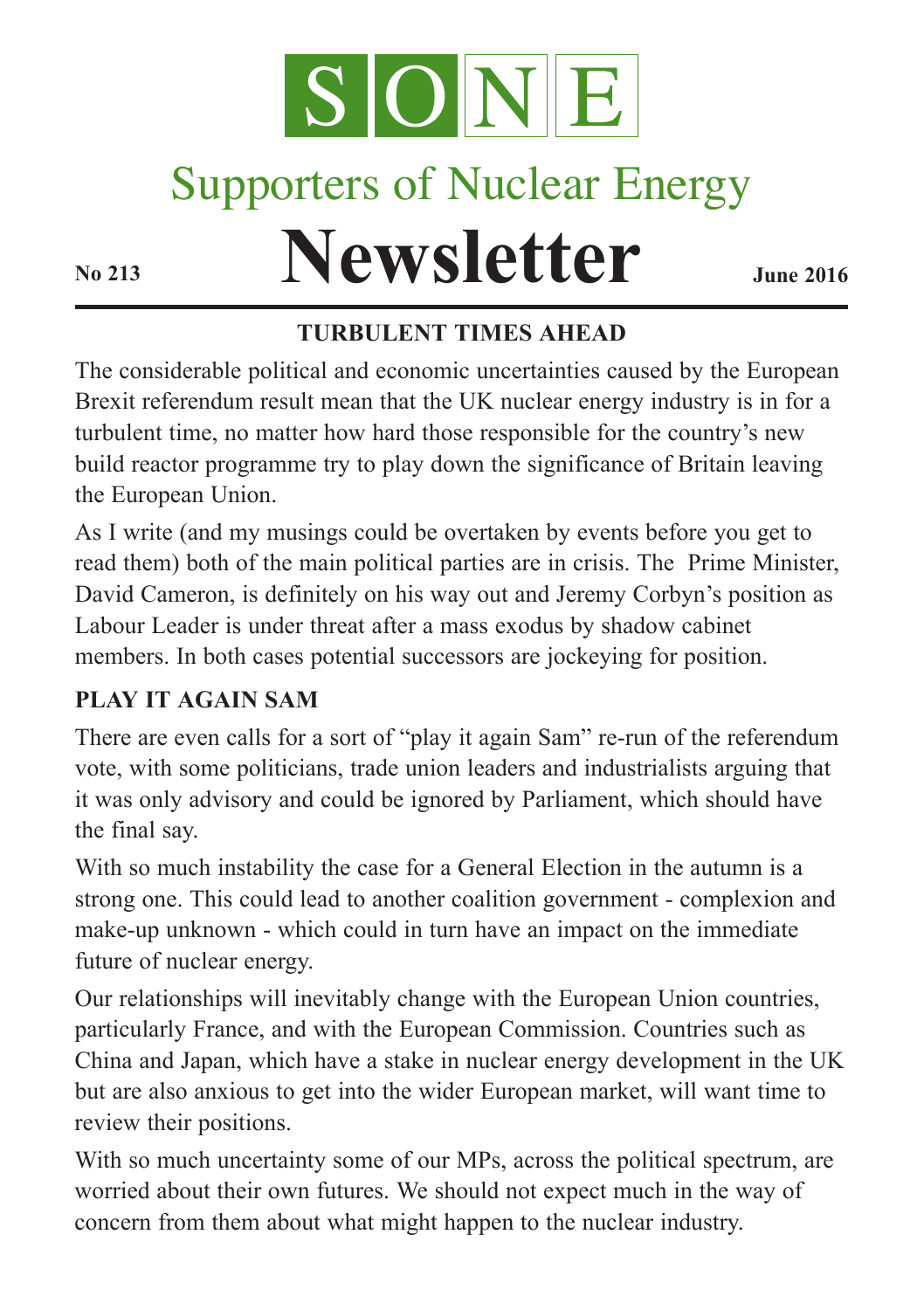That being so SONE needs to stay alert and keep a watchful eye on the developing political and economic situation and do what we can to ensure that our voices are heard. Vigilance is essential and the need for SONE has once again been underlined by events.

# **NO IMMEDIATE THREAT**

There seems to be no immediate threat to the three major new build projects under way in the UK. EDF Energy, NuGeneration and Horizon Nuclear Power have all emphasised their continuing commitment to the programme.

Nevertheless, there are other players who take a different view of what should happen next or are keeping suspiciously quiet. Some of the siren voices are known to be looking for any opportunity to force the three companies to delay or jettison their plans.

The most obvious project at risk is EDF Energy's Hinkley Point C scheme. As if the uncertainty created by the UK's decision to get out of Europe is not enough the influential French trade unions, still being consulted by the company's top management, have cited Brexit as another argument for the plug to be pulled on EDF's involvement in the much-delayed Hinkley scheme.

At the time of writing EDF's partner, China General Nuclear Power Corporation, with a 33.5% stake in EDF's £18 billion Hinkley project, has not said anything, but it must be concerned about the situation.

It wants to get into the European - not simply the UK - market. It has also said that it has no intention of going it alone on the Hinkley project if EDF drops out, for whatever reason, and has no plans to use the Hinkley site to accommodate Small Modular Reactors. (SMRs) if things go wrong.

# **EDF STILL SOUNDS OPTIMISTIC**

Despite all this EDF's Chief Executive Officer, Jean-Bernard Levy, insisted that the Brexit vote had no impact on the strategy of EDF and its UK subsidiary. EDF's business strategy was not linked to Britain's political affiliation with the EU and therefore EDF had no reason to change it, he said. Let us hope he is right.

Mr.Levy pointed out that Angela Leadsom, the UK's energy minister ( who, incidentally made a very supportive speech at last year's SONE agm), was a leading "Vote Leave" campaigner and had come out firmly in favour of maintaining the UK's decarbonisation policy, the nuclear option and the Hinkley project during the campaign.

I am not aware that the Secretary of State for Energy and Climate Change, Amber Rudd, a prominent "Remain" campaigner, raised the issue, but there is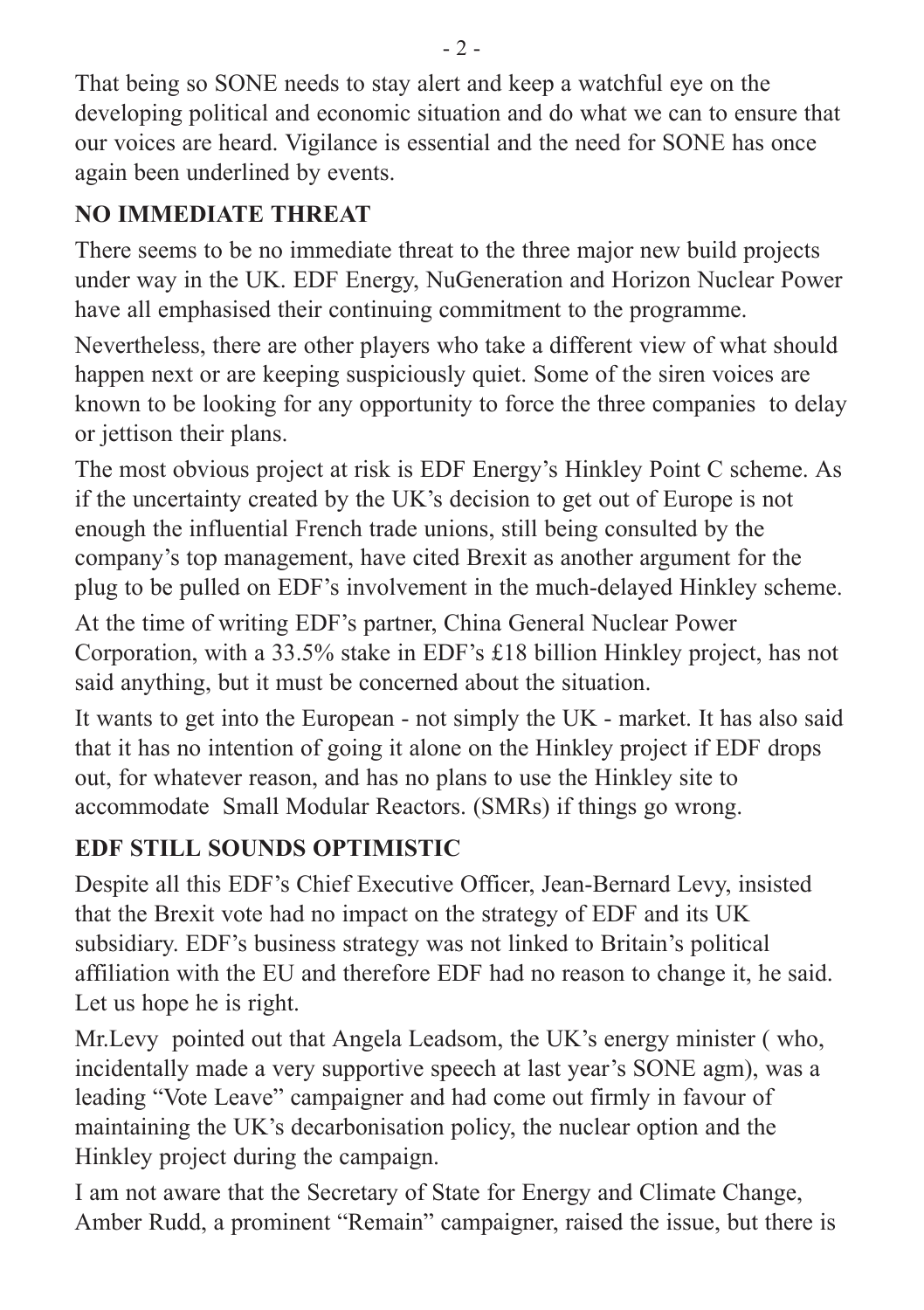every reason to think that she remains a nuclear expansion supporter as does the Government as a whole. The need to get the nuclear renaissance under way is well understood.

A cabinet and ministerial reshuffle is certain, however, and that may affect the speed with which decisions relating to Hinkley are taken. We will just have to see who is appointed to the energy and climate change roles and how enthusiastic they are for the nuclear cause.

As for the Labour Party it will have to work its way through its existential nightmare before we know where it stands on most issues, with responsibility for energy policy way down the list of things to be sorted out.

Wisely, EDF did not join in the debate about what it thought was best for Britain during the referendum campaign, which is more than one can say for other UK and foreign owned companies. Their intervention, it seems to me, was generally counter-productive.

"We operate in the markets like any other large company," Mr. Levy said. "and we made sure that we did not take a position one way or the other. That means that we are in a neutral position vis-a-vis the movements that could occur in the markets.

"Market analysts believe that the pound will drop (it did), but if the currency falls, the economy becomes more competitive. I think we need to adapt to economic conditions and to exchange rates"

Others are less sanguine than EDF about the chances of Hinkley C being built. Fiona Reilly, Price Waterhouse Cooper's head of nuclear capital project and infrastructure, said the UK's decision to leave the EU "could have a significant impact on the UK's nuclear programme."

#### **POSSIBLE INVESTMENT DECISION DELAY**

Ongoing uncertainty in the market, at least in the short term could affect access to capital and investor confidence in what is already a limited trading area, she said.

While the UK Government would need to work out political, trading and legal issues it would also potentially need to renegotiate Britain's involvement in the Euratom Treaty and agreements it had with the United States.

A final decision on the Hinkley Point C project had been expected to be taken by EDF in September but there must now be a very real possibility that it will be deferred once again as a result of all that is going on inside and outside the company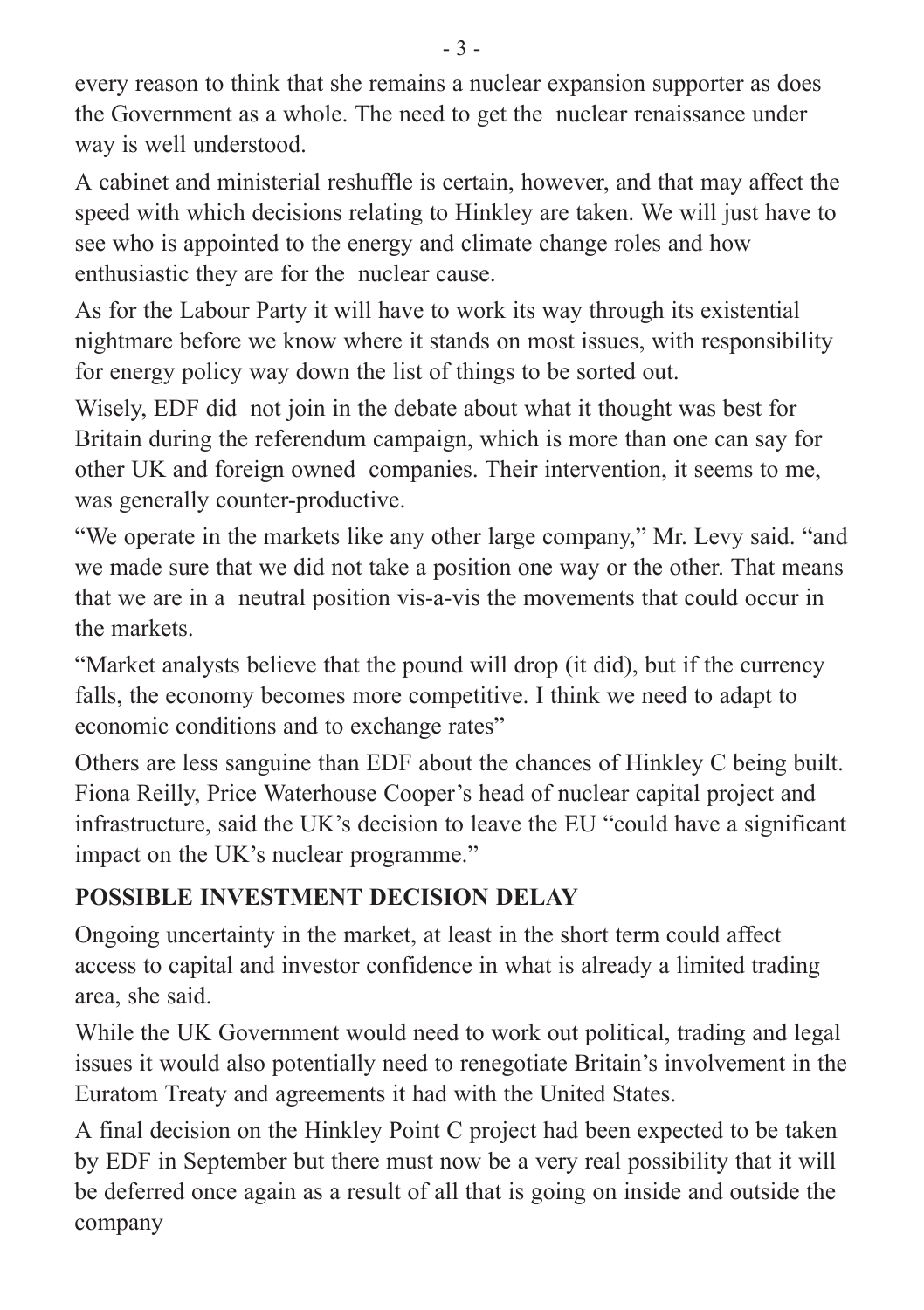Shortly before the "Leave" referendum decision was announced senior managers at EDF wrote to the UK parliament's energy and climate change select committee voicing overwhelming opposition to the Hinkley project. They will believe their case for delay has been strengthened by the referendum result.

### **A CHALLENGE FROM EDF MANAGERS**

The Federation Nationale des Cadrews Superieurs de l'Energie union (FNCS), representing EDF managers, wrote to the select committee setting out a series of arguments for a further postponement of the Hinkley investment decision, which has gone back and back over the last several years.

Among the outstanding problems highlighted by the senior managets at EDF were these:

- \* Areva NP, the designer of the European pressurised reactor (EPR) planned for Hinkley "is currently facing a difficult situation."
- \* The French nuclear safety authority (ASN) may not give the green light to the EPR being constructed at Flamanville in North West France.
- \* There may be "identical flaws" in an Areva EPR being built at Taishan 1 in China.
- \* The scandal over the falsification of parts from Areva's Le Creusot company that potentially put safety checks at risk.
- \* Multibillion euro litigation between Areva and the Finnish energy group TVO over delays to an EPR scheme at Olkiluoto remains unsettled.
- \* An EDF offer to purchase Areva expired on 31st March, leaving "governance uncertainties about the implementation of the Hinkley Point C project.

It is not only its own managers and parts of its workforce who want the project stopped either. There are external forces at work.

In the May Newsletter I discussed the Austrian government's attempt to use European law to halt the scheme. A year ago Austria filed a legal challenge at the European court of justice opposing state subsidies for Hinkley Point C which have been approved by the European Union.

That manoeuvre by Austria, which has no nuclear power stations, has been dismissed by Angela Leadsom as having no merit.

However, because of the the changed situation created by the UK deciding to get out of the EU the Austrian government may feel that it now has a better chance of success and that it will continue its action with renewed vigour during the two years or so during which the UK will still be in the EU.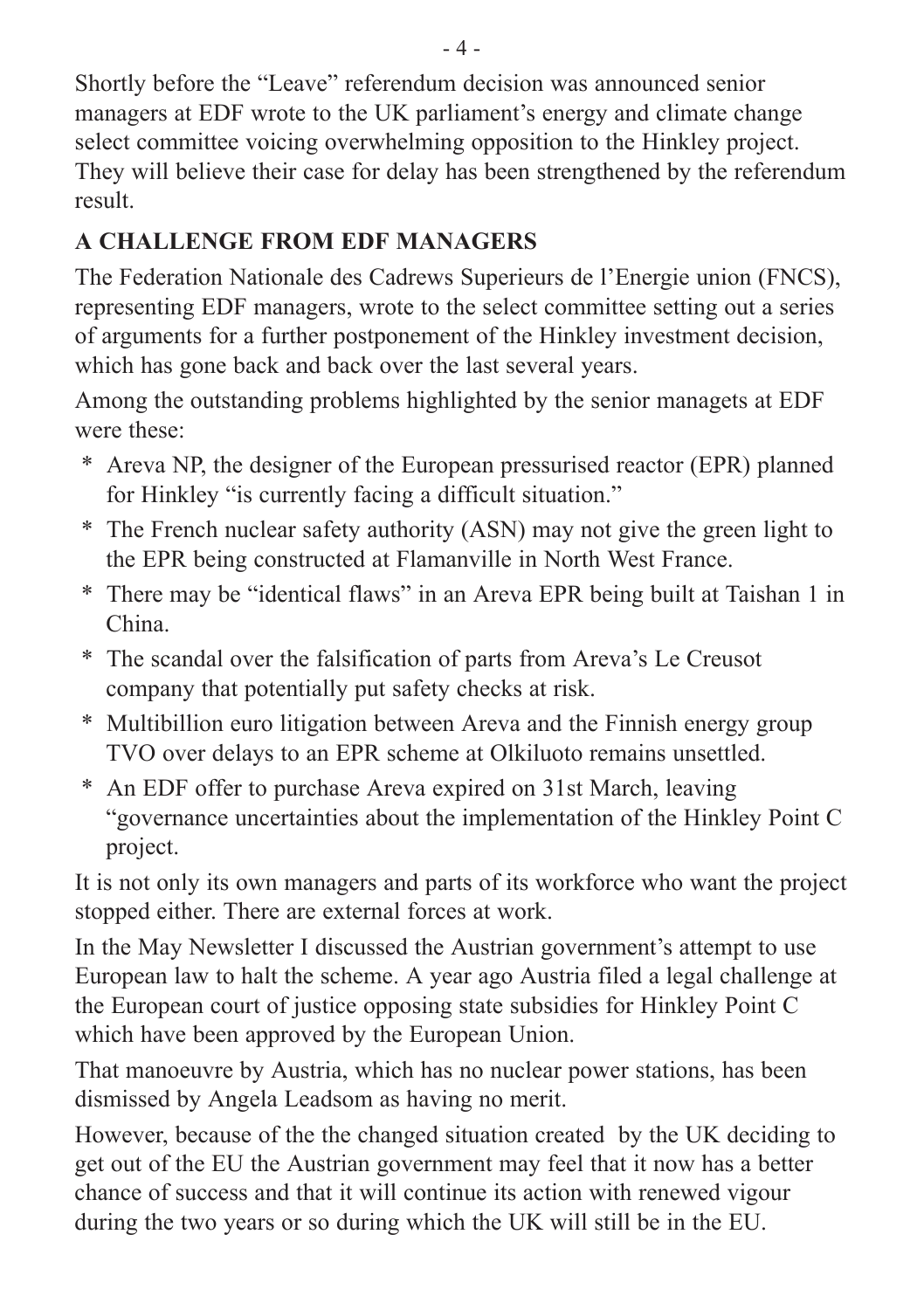#### **ANOTHER LEGAL THREAT**

The Austrian government's legal challenge is not the only one to be aware of either. Greenpeace and its many associate anti-nuclear organisations are working on a move to try to get Hinkley stopped. Shortly before the referendum Greenpeace released a legal opinion criticising the French Government's proposed package of support for EDF, arguing that this could be illegal under European Union legislation, unless and until it was approved by the Commission.

One might think that Britain's decision to leave the EU would make the Commission's views irrelevant. Not so.If a week is a long time in politics 24 months will seem like an eternity. The Commission and EU members such as Germany which have decided to abandon nuclear energy might try to use any hiatus to try to force the French to go through the legal minefield which is European law. There are some in France who will not mind that happening either.

EDF is owned by the French Government and it is funding from that source which will eventually determine whether Hinkley Point C goes ahead and it is this which is being challenged by Greenpeace.

It says that the financial support most frequently reported to be in the proposal is that, as an 85% shareholder of EDF, the French government would accept dividends in the form of shares rather than cash. Such a move, as well as giving a capital injection to the struggling company, would constitute state aid, the lawyers say.

The legal opinion obtained by Greenpeace argues that a private investor with an equivalent shareholding, looking to make a normal return, would not agree to this. If the French government was to underpin EDF in this way, "in an attempt to shore up the French nuclear industry," this would destroy a level playing field for European energy companies.

Moreover, the French government's repeated declarations that it "will do whatever is needed" to ensure Hinkley goes ahead could in itself amount to state aid, given that EDF's competitors have not received a similar guarantee.

As usual, it is uncertainties over the likely course of EDF's Hinkley Point C project which have attracted most attention in the media this month.

It is important that we remember, however, that there are two other schemes to take into account. Like EDF Energy, NuGeneration (NuGen) and Horizon Nuclear Power have stressed their continuing commitment to the UK's nuclear new build programme.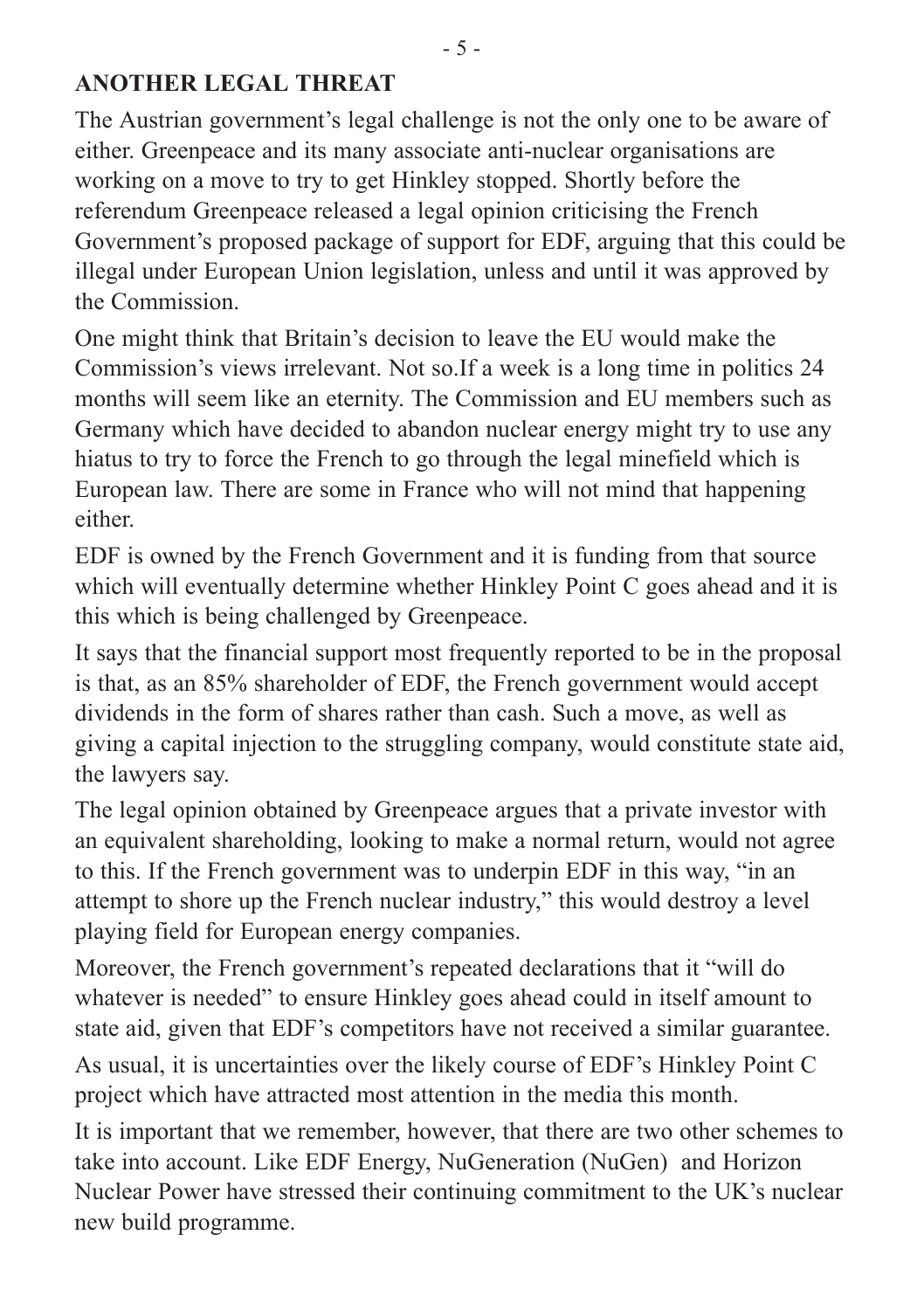NuGen, the UK joint venture between Japan's Toshiba and France's Engie, said that its Moorside project remains unaffected by the outcome of the EU referendum. NuGen plans to build a nuclear power plant of up to 3.8 GWe gross capacity at the West Cumbria site, close to Sellafield, using AP1000 nuclear reactor technology provided by Westinghouse Electric, a Toshiba company.

NuGen said that its shareholders remained committed to building Moorside, Europe's biggest new nuclear power station, to produce and sell power to the UK grid. "We firmly believe the case for new nuclear power stations is compelling and unchanged as a result of the referendum," the company said.

"New nuclear power stations are vital for the UK's future prosperity, delivering low-carbon, secure and stably-priced electricity for generations to come, while securing our future indigenous energy supplies on UK soil.

"NuGen will be in a position to provide power to the UK grid in the mid-2020s. In order to deliver the plant on time and on budget we must secure clarity on policy and ensure the Government does everything it can to deliver investment stability for vital UK infrastructure projects."

The reference to NuGen delivering the Moorside power station on time is courageous, given that it is only a few weeks since it announced that the first power from the plant is now not expected to be available until the end of 2025, a year later than planned.

This is the second time that the timescale of the plant has slipped. It was originally expected to produce first power in 2023. I suppose the reference to completion "in the mid-2020s" covers most eventualities.

The company has said that there are elements of the Moorside plant which are outside its control, such as securing financial support from the Government and then state aid clearance from the European Commission.

Horizon Nuclear Power said it will continue to develop its plans to deploy the UK Advanced Boiling Water at two sites - Wylfa Newydd, on the Isle of Anglesey, and Oldbury on Severn, in South Gloucestershire. Established in 2009 and acquired by Hitachi in November 2012, Horizon intends to provide at least 5.4 GWe of new capacity, expecting the first unit at Wylfa Newydd to be operating "in the first half of the 2020s.

So we now have a situation where all three projects are expected to start providing badly needed generating capacity for the UK around the same time.We had expected them to come on line in sequence - Hinkley Point C, followed by Moorside, followed by Wylfa Newydd and then Oldbury. We will have to wait to see what actually transpires.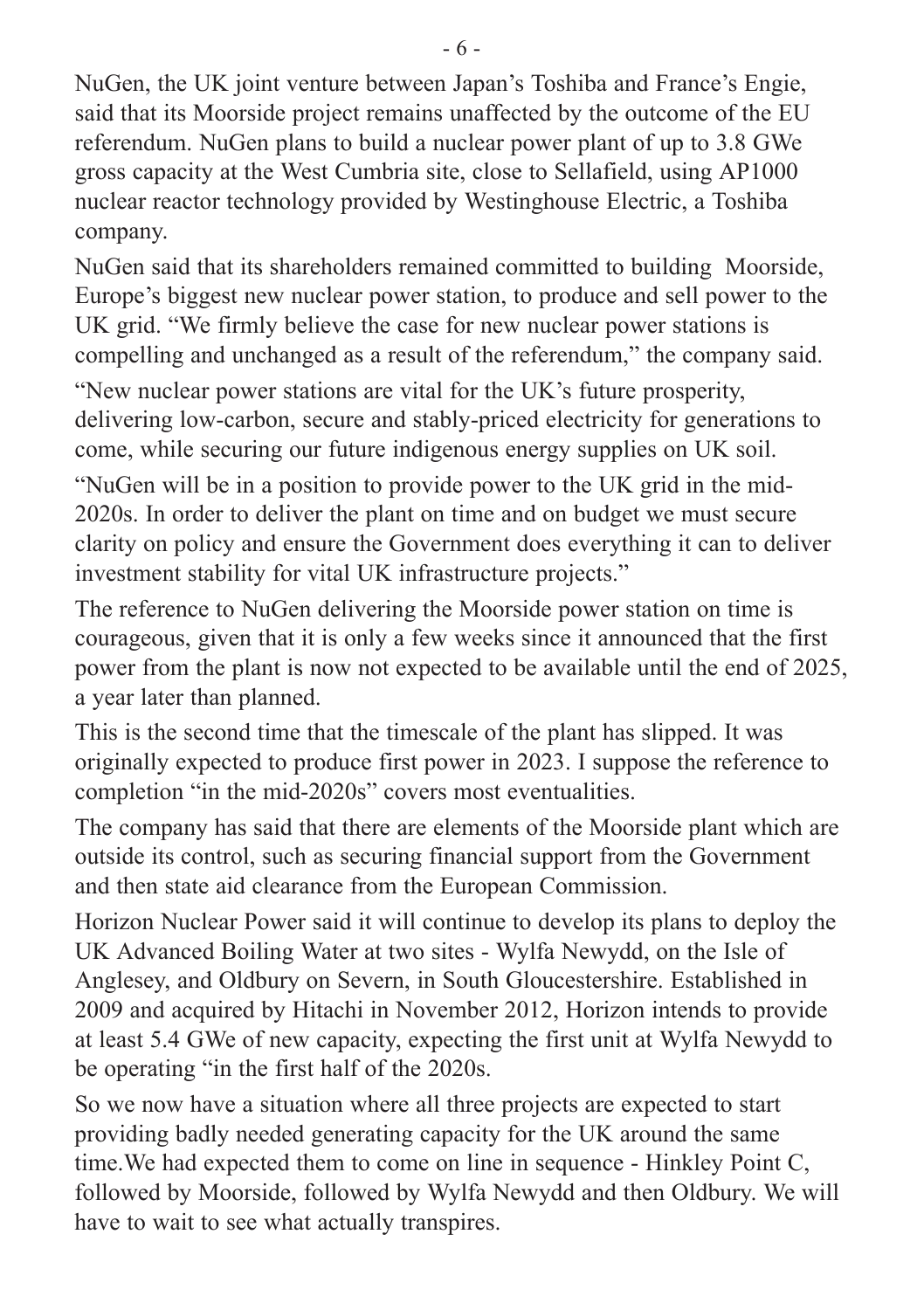#### **CLIMATE CHANGE IMPLICATIONS**

There are also concerns about the effect which the referendum result and the general turmoil will have on efforts to deal with climate change issues.

Jonathan Grant, director, Price Waterhouse Cooper sustainability and climate change, has said that the outcome of the referendum was a major setback for the type of collaboration needed to tackle environmental issues.

"The UK Government has been a champion of climate action at home, within the EU and in the Paris climate talks," he said. "However, this leadership is at risk, with many supporters of Brexit also opposed to climate policies such as carbon taxes and efficiency standards. The immediate priority will be to provide reassurance to investors to avoid undermining the low carbon sector."

#### **EC BACKED RESEARCH IN QUESTION**

Similar concern has been expressed about the implications Brexit might have on funding research programmes. Professor Steve Cowley, chief executive officer of the UK Atomic Energy Authority, said that researchers were afraid that £55 million in annual European Commission funding would now be withdrawn, costing up to a thousand jobs.

Particular concern was expressed by Professor Cowley about the future of the Joint European Torus )JET) project, which is baseed at the Culham Science Centre. where the potential of fusion power "as a safe, clean and virtually limitless source for future generations" iw being investigated.

The largest tokamak in the world, it is the only operational fusion experiment capable of producing fusion energy. As a joint venture, JET is used by more than40 European laboratories and Professor Cowley is concerned that the UK could lose the expertise of the staff there.

"If we should lose our European funding, the lab would have to shrink to a tiny size and the jobs would go and the expertise would move to other countries. We would have lost our edge in a future technology that's very, very important," he told the BBC.

Other parts of Europe - indeed other part of the world - are not having to cope with political uncertainty on the scale which the UK is having to meet, of course. It is still possible to be optimistic about the future of nuclear energy, given the self-apparent need for it and the investment which is going into it.

Towards the end of this month the World Nuclear Association published its World Nuclear Performance Report for 2016. A cursory study has convinced me that it I should spend more time reading it and I expect to do so in time for next month's Newsletter. It contains considerable detail about nuclear plant